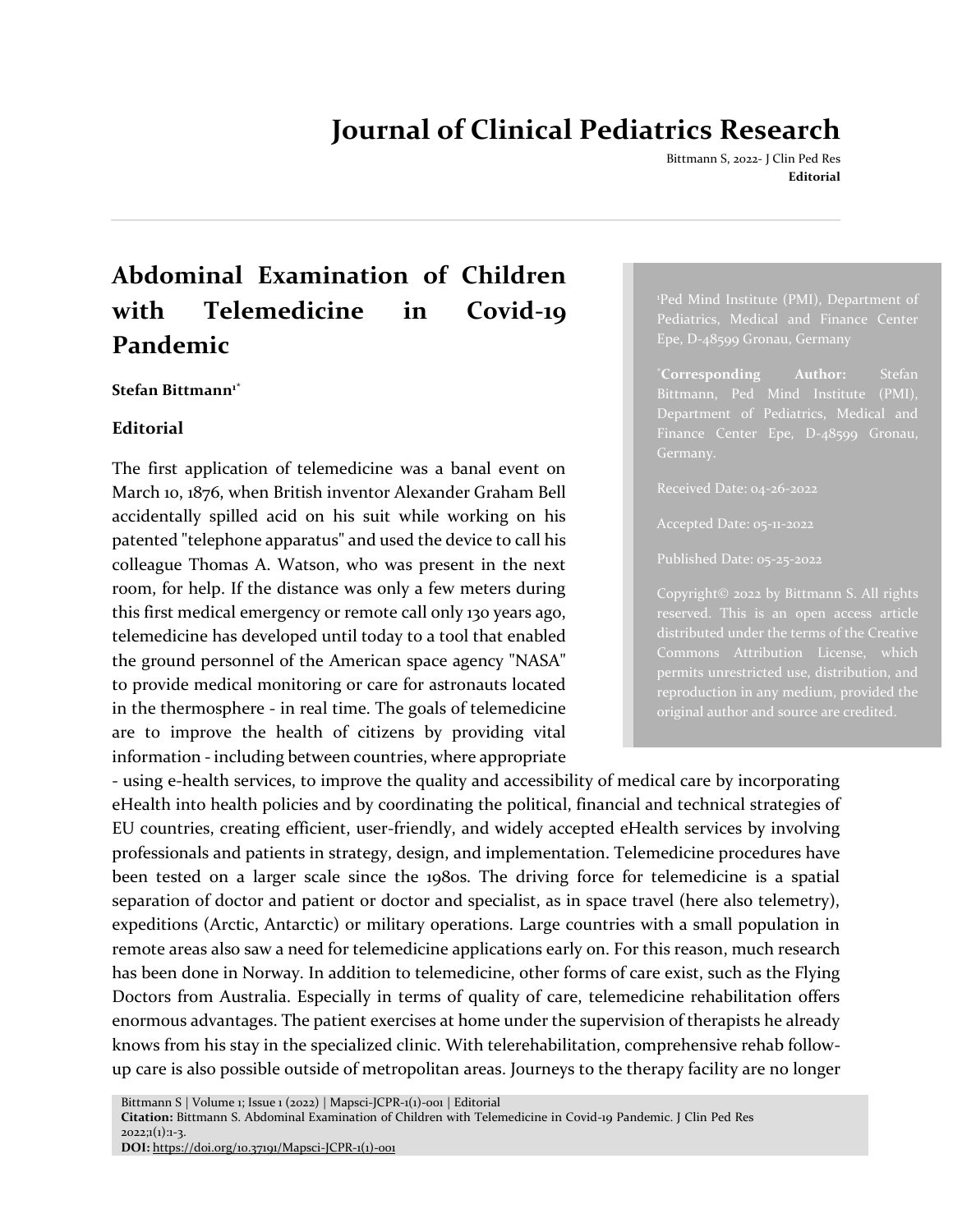necessary. Patients who have already returned to work after their inpatient rehabilitation treatment can complete their exercises while working, with free scheduling. In medically well-supplied areas, telemedicine is used with the aim of improving quality, for example, by obtaining a second opinion, and also to improve patients' quality of life by saving them trips to the doctor's office or to prevent emergencies by monitoring them with equipment. Telemedicine can thus provide an answer to the medical challenges of our time, which is characterized by an aging society and chronic diseases. The use of ICT in the medical field is already being implemented in individual projects but is only finding its way into standard care to a limited extent. In order to meet the current medical challenges, however, comprehensive telemedical care for the entire population is necessary [5]. Despite a large number of projects, only a few have been adopted into standard care, which is why we speak of pilotitis in this context in the telemedicine sector. Telemedicine can also contribute to improving education, training and continuing education. A three-part randomized study by the Group Health Center for Health Studies in Seattle, among others, has shown that the success of treatment is not only based on improved technical conditions. According to the June 2008 publication in the U.S. medical journal JAMA, only patients with direct personal Internet counseling experienced a statistically significant increase in treatment success (adjusted relative risk of improved blood pressure control:3.32;95 percent confidence interval 1.86-5.94). In view of these and similar research findings, a "substitution of the personal doctor-patient exchange, which is very important for healing processes, by telemedicine is neither reasonable let alone seriously wanted." Telemedicine is often misunderstood, it is not the use of electronic devices and software, but a new form of treatment, using a new medium.

We focused on an innovative approach of telemedicine to examine, diagnose and treat abdominal pain in 120 pediatric patients. Telemedicine setting was performed in 120 children by two medical assistants in the pediatric department who were in contact with the patient, one of holding the telemedicine device and the pediatrician placed outside. 120 children with an age range of 4 months to 16 years were examined. One of the two medical assistant had 15 years of pediatric experience in handling children in ambulances or pediatric day centers. Fever was measured before telemedicine examination. The parents gave uniform consent for telemedicine evaluation. Both assistants positioned the child on the examination table and placed both arms along the body. Abdominal examination started in a following manner: pressing left lower quadrant at first, then palpating left upper quadrant, epigastrium, right upper quadrant and at least right lower quadrant. Despite examination, face mask was removed to see any signs in relation to pain or unpleasant reaction of the patient. The telemedicine device was positioned from feets above to the head, pediatrician could see all examination steps and the facial pain emotions in the moment of abdominal palpation. 120 children were diagnosed in telemedicine setting and prescriptions or recommendations for next diagnostic steps were performed. The Corona pandemic in particular has ensured that online consultations becoming increasingly popular: Instead of crowded waiting rooms, you can simply get treatment from home. In this way, an illness can be diagnosed even though the pediatrician is not in the same place as the person being treated. If necessary, examination data such as temperature, urine analysis, blood tests can also be transmitted. Subsequently, a discussion can be

Bittmann S | Volume 1; Issue 1 (2022) | Mapsci-JCPR-1(1)-001 | Editorial

**Citation:** Bittmann S. Abdominal Examination of Children with Telemedicine in Covid-19 Pandemic. J Clin Ped Res  $2022;1(1):1-3.$ 

**DOI:** [https://doi.org/10.37191/Mapsci-JCPR-1\(1\)-001](https://doi.org/10.37191/Mapsci-JCPR-1(1)-001)